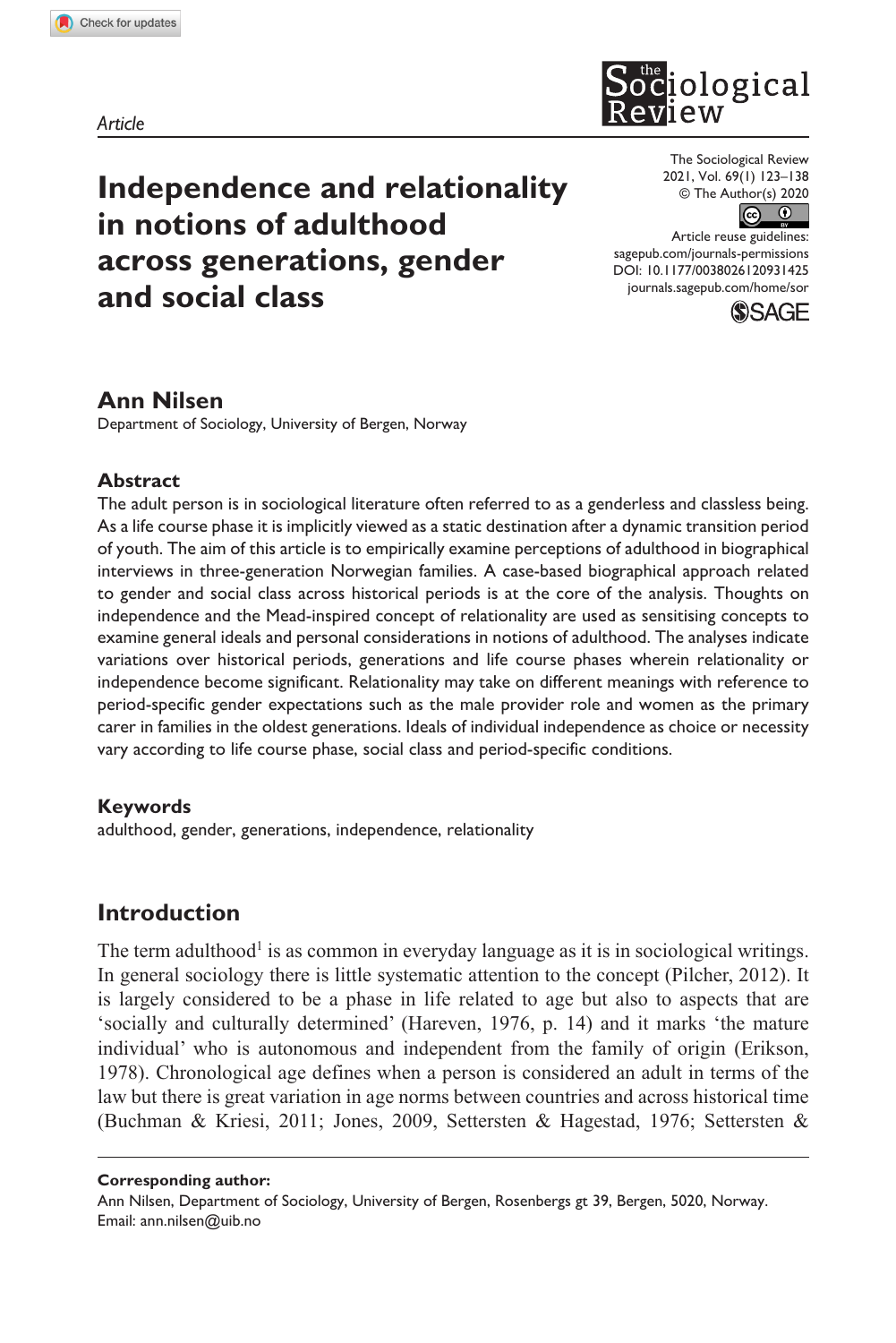Mayer, 1997). Although markers of adulthood change over time, life course studies have focused on a series of events that include moving out of the parental household, getting an education, finding gainful employment, being able to support oneself financially, finding a partner and starting a family (Elder, 1985). However, the transition is no longer regarded as a series of discrete events in a linear sequence, especially as structural changes demand longer time in education in preparation for gainful employment (Benson & Furstenberg, 2007; Jones, 2009).

There is a sociology of childhood, of youth and of ageing. The fact that there is no 'sociology of adulthood' indicate a certain self-evident quality of the concept (Pilcher, 2012). Problematising concepts of adulthood is of sociological relevance because general ideas about 'the individual' in relation to 'society' implicitly refer to an adult person. Ideas about adulthood say something about overall ideals in a given society; what values and practices are held in regard; ideas about personhood and citizenship, and what aims are deemed worthy of striving for, for individuals and for society. Notions of adulthood are however multifaceted as they are shaped by gender and social class in historical contexts across generations. The complexity of the concept is a starting point for this article, where the overarching theoretical framework is based on Mead's notions of the social and processual self (Mead, 1956) and a case-based approach that emphasises the history– biography dynamic (Mills, 1959/1980). The main aim is to examine what circumstances invite certain notions of adulthood by analysing on the one hand general ideals in perceptions, and on the other realities of personal experiences in considerations about adulthood expressed in biographical interviews with three generations in Norwegian families. In analyses the concepts relationality and independence are helpful for capturing processes across gender, generations and social class.

## **Notions of adulthood in sociological writings**

In much research attention to adulthood itself is often implicit. Studies of relationships between generations implicitly draw on differences, often portrayed as conflicts, between the young and their parent generations (Bristow, 2020), while others focus on activities associated with this phase such as parenthood, wage work, sexuality and leisure activities (Pilcher et al., 2003; Smart, 2007). Studies framed by wider ideas about modernity and less with specific contexts tend not to engage with concepts of gender and social class (Brannen & Nilsen, 2005) but do nevertheless give valuable insight into the thoughts of groups of young people, e.g. Blatterer's (2007) study of young Australian men's ideas of adulthood. Cross (2010) focused on the immaturity of young American men and their reluctance to take on responsibilities. In other studies where lifestyle was a prominent theme, the emphasis has been on the idolisation of youth in aesthetics and the 'juvenilization' of general culture (Danesi, 2003). This has led some researchers to conclude that adulthood in the traditional meaning must be redefined. Concepts such as 'kidult', 'adultescence' and 'postadolescence' have been introduced to define the age group 20–35 (Kocerovà, 2017). The most influential of the terms is however Arnett's (2000) 'emerging adulthood', which describes a phase between adolescence and adulthood. This and other notions that refer to lifestyle without taking the social context into consideration have been widely criticised in sociology (Bynner, 2005; Côté & Bynner, 2008). Shanahan et al. (2008) concluded that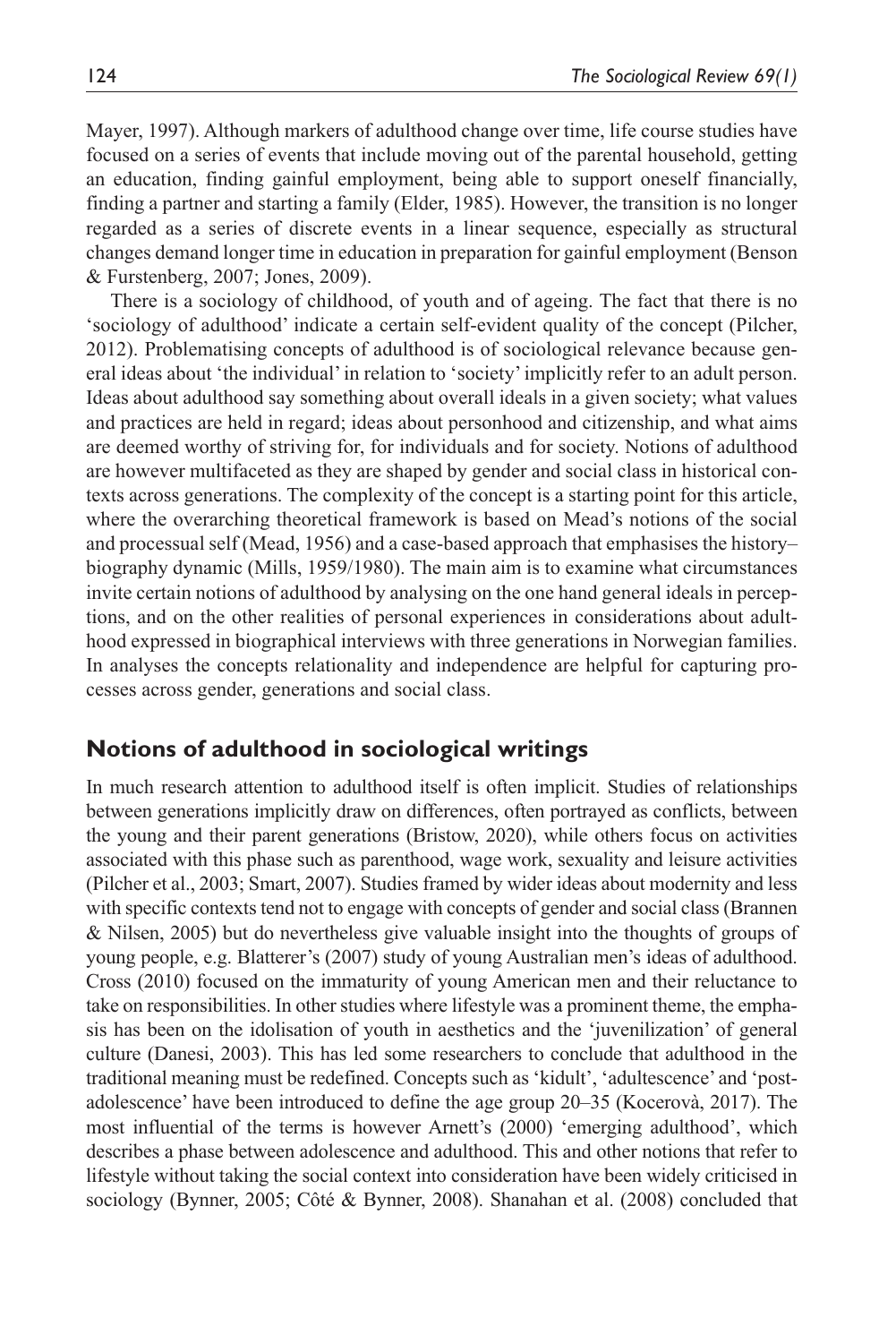self-perceived adulthood depended on the number of transitions gone through, thus found no support for Arnett's claim that individualistic criteria had replaced demographic transitions as points of reference.

In sociological writings a number of studies have engaged with adulthood explicitly. Jones and Wallace (1992) observed that adult status 'may have different meanings in the private, public and official spheres, but may require recognition in each sphere' (p. 102).2 In a life course perspective concepts such as age, cohort and generations are prominent and a focus on *transitions* to adulthood is common (Hareven, 1976; Irwin, 1995; Macmillan, 2006; Shanahan et al., 2008). Holdsworth and Morgan's (2005) study of young people in Norway, Spain and the UK found 'strong links between ideas of adulthood and independence' (p. 115) and highlighted complexities in the way interviewees interpreted the concept. Another cross-national study (Newman, 2012) examined how structural conditions on the labour market and welfare state provisions affected young people's transitions and their thoughts about adulthood. Class differences in all countries showed that only middle class parents could afford to support their offspring into their thirties. Thomson et al.'s (2002) longitudinal UK study identified how social class impacted on 'critical moments' on the pathways to adulthood that could lead to social inclusion or exclusion. Jones (2009) made a similar observation: while young people's entry into the labour market was deferred because of longer time in education and erosion of the youth labour market, state support for young people was reduced and working class parents were expected to adhere to the standards of the middle classes that they could not live up to. A cross-national comparison between Norwegian and Portuguese young people (Nilsen et al., 2002) found that social class in the transition to adulthood was less prominent in the Norwegian welfare state context compared to Portugal with little or no state support. In sum, these studies illustrate that structural conditions that vary across time and national contexts affect young people's transition processes and thus also perceptions of adulthood.

The very notion of a transition to adulthood can suggest that upon arrival all movement and motion stop and life becomes a series of routines and obligations. However, as Roberts (2018) stated in a discussion about youth as a life course phase, beginnings and endings of particular phases are fuzzy. 'There are not three stable states: childhood, youth and adulthood. There is movement throughout all three' (p. 21). Hareven (1976), in a discussion of age boundaries for adulthood, observed that adulthood could be thought of in terms of several phases: 'middle' and 'old' age; or 'young old' and 'old old'. Moen (2016) discussed a particular phase of adulthood as both an age range (55–75 years) and a state of mind. She found that adulthood has many phases and is far from static. Discussing adulthood from a framework of variation and change is helpful when analysing interviews with three-generation families.

## **Independence and relationality in notions of adulthood**

Traditionally, one of the most important markers of adulthood is financial independence from the family of origin (Hareven, 1976). The independence concept<sup>3</sup> is associated with individuals and individuality, and can have many meanings: freedom from coercion, detachment from relationships, or individualistic self-sufficiency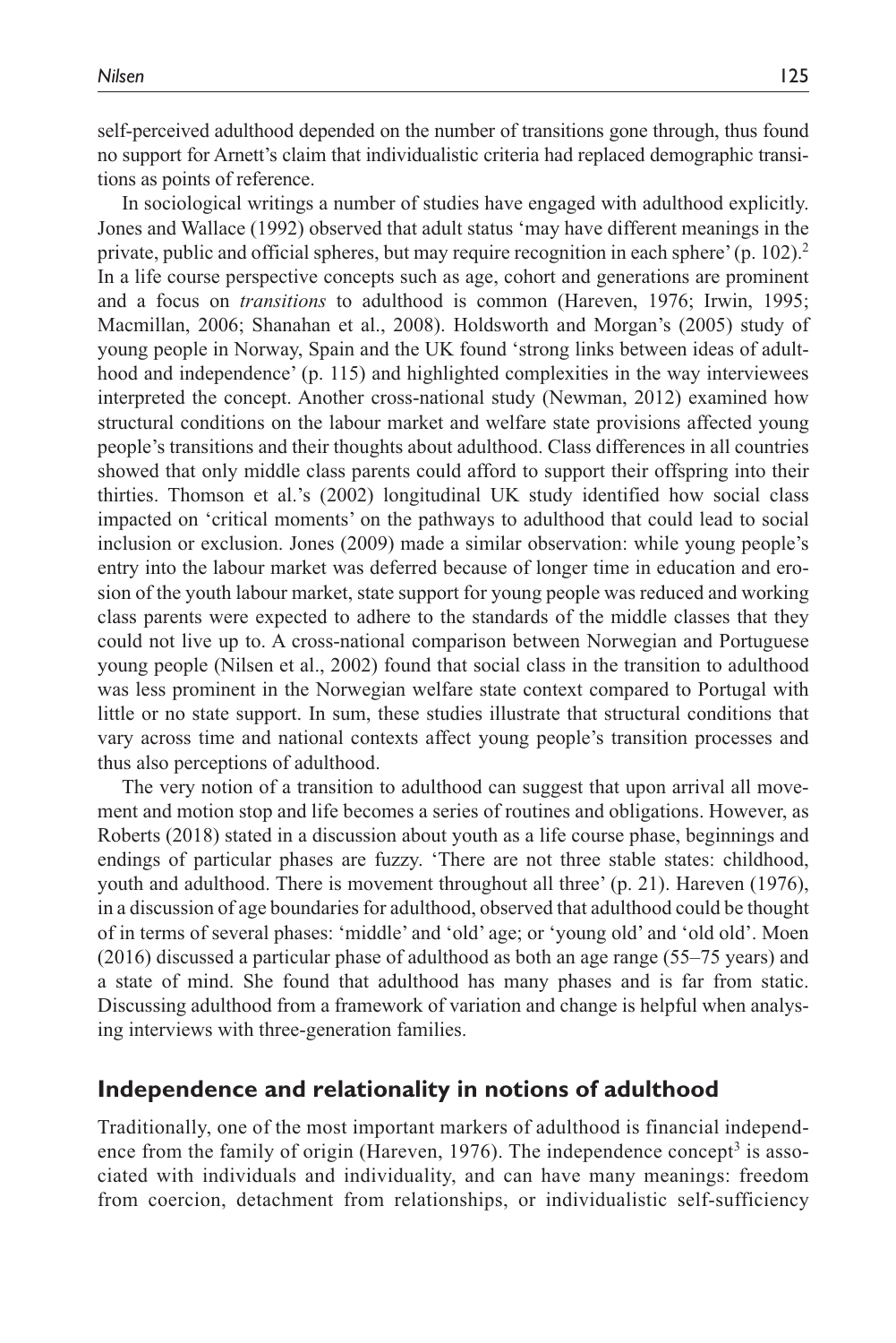(Friedman, 2003). In an historical period when dependence is thought of as undesirable, independence, in the sense of not 'being a burden' to anyone, has become an ideal in both personal and societal arenas. As Sennett (2003) observed, dependence is associated with embarrassment, it is the antithesis of desired characteristics of the model citizen in modern Western society; being in need of support in the sense of being poor is a source of shame (Shildrick & MacDonald, 2013). Independence thus has the moral high ground over dependence.

The concept 'relationality'<sup>4</sup> does in many ways stand in contrast to independence. It resonates with Mackenzie and Stoljar's (2000) notion of 'relational autonomy' which refers to 'an umbrella of terms, designating a range of related perspectives . . . premised on a shared conviction that persons are socially embedded' (Mackenzie & Stoljar, 2000, p. 4). In this instance it will be defined with reference to insights from American pragmatist thought, especially the writings of  $G$ . H. Mead<sup>5</sup> and his notion of the processual and relational self: 'the origin and foundation of the self, like those of thinking, are social' (Mead, 1956, p. 228). The two phases of the self, the 'I' and the 'me', make it a processual entity: 'The self is essentially a social process going on with these two distinguishable phases. If it did not have these two phases, there could not be conscious responsibility and there would be nothing novel in experience' (p. 233). Inspired by Mead's notion of the self, relationality thus refers to a way of thinking that explicitly takes other people into consideration, as someone to love and to care for, have responsibility towards or being accountable to.

In this article relationality and independence are used as sensitising concepts (Blumer, 1954). They are thus not seen in terms of a dichotomy but in keeping with Blumer's definition, they indicate directions in which to look rather than objects to look for, which is characteristic of its opposite: definitive concepts (Blumer, 1954). Sensitising concepts invite contextualisation of social phenomena. Comparing across generations, gender and social class a distinction is made between 'general ideals' and 'personal considerations' in thoughts about what adulthood means.

## **Study design, methods and context**

In the research project Intergenerational Transmission in the Transition to Adulthood 23 Norwegian and nine UK<sup>6</sup> three-generation families were interviewed about their transitions to adulthood. The study has a comparative case-based life course design (Bertaux  $\&$ Thompson, 1997; Brannen & Nilsen, 2011; Gomm et al., 2000a) thus the number of cases is of less relevance than thick descriptions and contextualisations that can capture processes in context (Hantrais, 1999; Nilsen & Brannen, 2014). As Gomm et al. (2000b) observed, the difference between variable and case approaches is that the former has a large number of cases and few variables, whereas the latter involves few cases and many 'variables' to enrich contextualisation. The systematic sampling followed a sociological rather than a statistical logic (Gobo, 2008; Gomm et al., 2000b), which showed the sociological relevance of the analysis of respondents as cases of men or women embedded in particular birth cohorts and generations in families and social classes. All generations in the selected families were born and grew up in Norway, which was important for getting insight into how historical change in a particular society impacted across generations. The generalisability of the sample is thus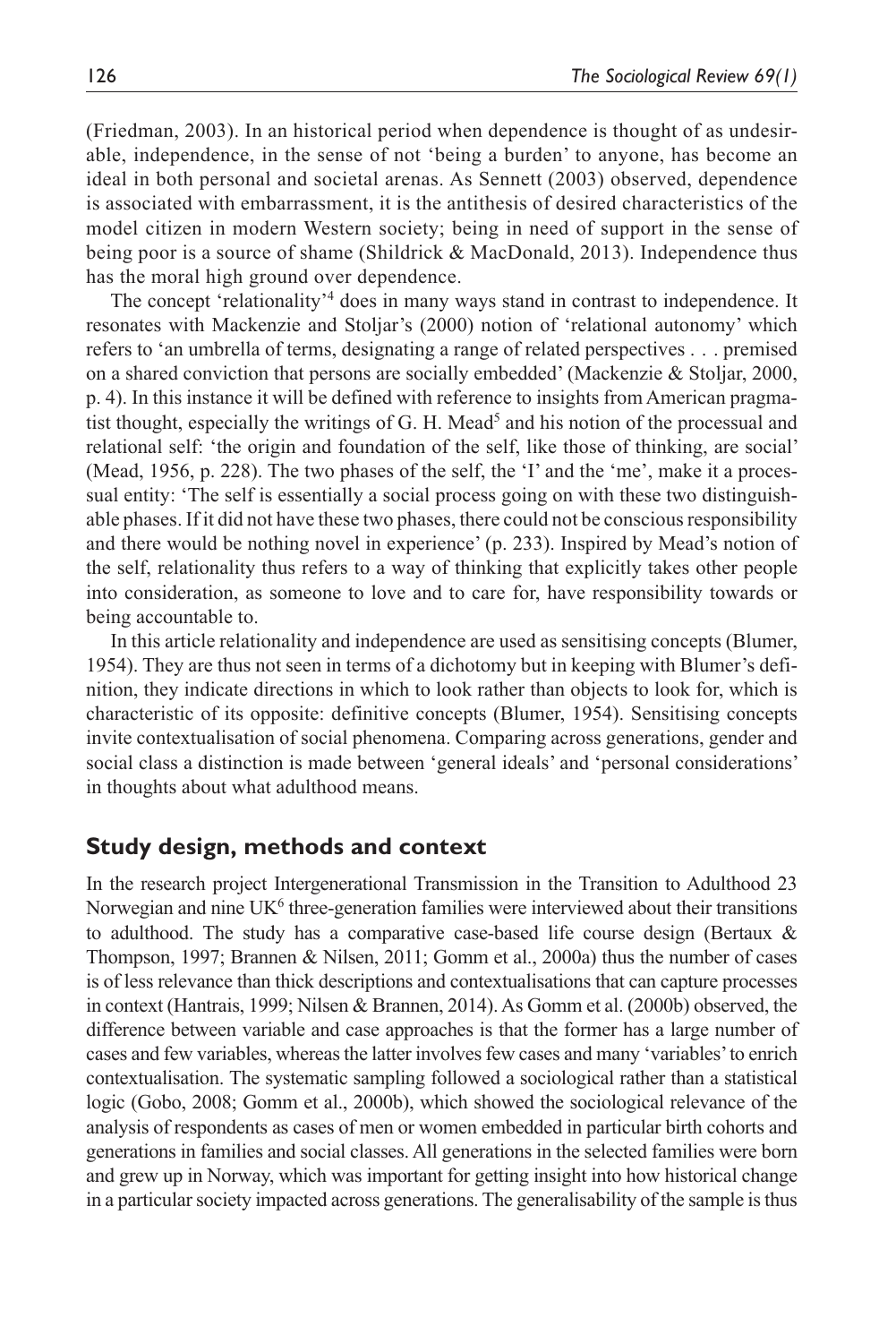strengthened by in-depth conceptualisations that may be transferable to cases of comparable properties in similar but different contexts. Interviewees were selected on the basis of birth year of the mid-generation (1960–1965), with one child (18+) and one parent prepared to take part and were recruited by distributing folders about the project in workplaces and leisure arenas, and by email, telephone, face-to-face encounters and snowballing. We aimed for diversity of social background in the mid-generation and gender balance in the sample. Biographical interviews lasting one and a half to three hours were carried out with family members individually. The interview focused on the scheduling of the life course, the transmission of aspirations, material resources and care and support during the transition from youth to adulthood, reflections on notions of adulthood, as well as thoughts about the future. The interviews include background information about the extended family: siblings, uncles, aunts and grandparents.

The analyses in this article involve comparisons across categories that in an article format make it difficult to demonstrate the richness of each case. They have however been given names in order to keep a sense of uniqueness as persons while keeping their anonymity. Other publications have focused on topics that are not included in this article: e.g. problematic aspects of housing and employment (Nilsen, 2019). Selection for the current purpose has been done on the basis of gender and grandparents' social class in relation to education and occupational position, as these are established dividing lines during most life course phases and events.<sup>7</sup> Two of the four families selected are female chains and two are male. The cases thus highlight how historical period affects both experiences and reflections about adulthood as related to social class and gender. As Crompton (1989, p. 152) pointed out, occupational categories are not comparable over time, it is hence difficult to decide a single class position of three generation since both the system of education and the labour market changed considerably over the approximately 80-year period the three generations cover. Intergenerational social mobility in the sense of children having higher education and better paid jobs than their parents, is expected between the grandparent and parent generations and is evident in the data.<sup>8</sup> Because of general social change in Norwegian society there is considerable structural mobility over the generations interviewed. Like most European countries, Norway saw a rapid expansion in education after the Second World War.<sup>9</sup> The length of compulsory schooling was extended from seven years for the grandparents to 10 years for the grandchildren.<sup>10</sup> While Norway is one of the most egalitarian countries in the world with a strong welfare state, contemporary increase in social inequality is evident (Statistics Norway [SSB], 2017b).

The concepts relationality and independence are helpful for capturing gendered aspects of the whole life course. Across the three generations women's situation changed considerably. Men's employment opportunities were taken for granted in the older generations. The current situation with fluctuating labour markets and changes in credential and skills demands affects both general and personal perceptions of what are important markers of adulthood.

## **Transitions to adulthood in three-generation families11**

In the interviews some provided lengthy reflections over notions of adulthood while others had less to say on the matter directly but had implicit viewpoints that surfaced in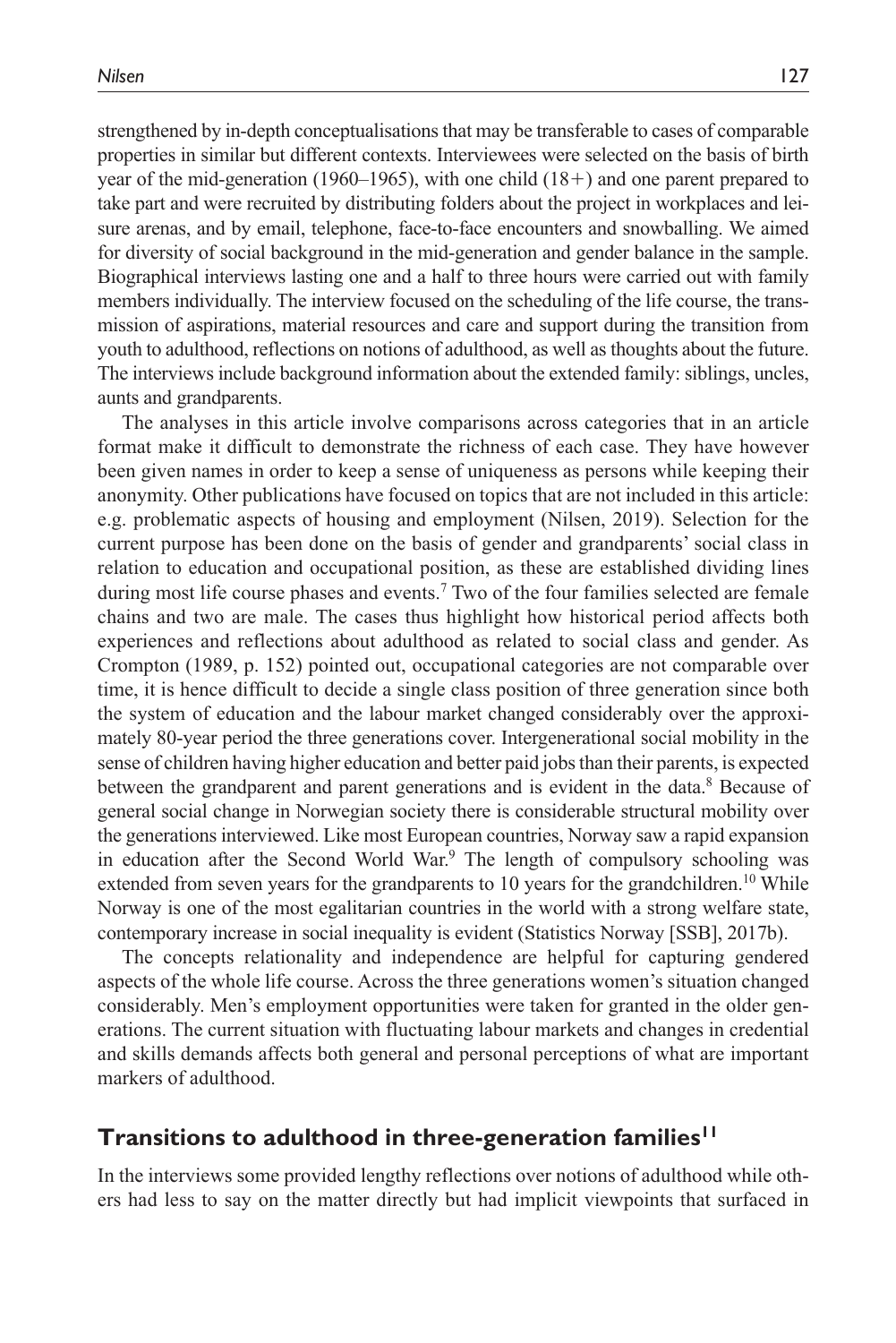other sections of the interviews. A common distinction was between thoughts about when they became an adult person themselves, expressed mainly by the oldest generations, and more general reflections about the meaning of the term adulthood. Thus general ideals and personal considerations are articulated in most accounts. The sub-heading for each family case refers to the main theme in interviews as they relate to the independence–relationality dimension and are revisited in the comparison section.

### *Middle class men: Independent family providers*

Grandfather *Martin Johnson* (b. 1934) was a wealthy retiree who had started his own business and expanded it over the years. He grew up on a small farm and had four siblings. He left home after seven years of compulsory schooling at 14 to support himself. There was no student funding and his family could not afford to pay for education so he went into apprenticeship and lived in a bedsit subsidised by his employer. When he obtained his trade certificate in the mid-1950s it was easy to find employment. After a few years he started his own company. He married in his mid-twenties and had three children. They bought a house and his wife was a housewife. Considering himself a selfmade-man he emphasised the value of work and earning your own money as a marker of adulthood.

It [adulthood] is about getting employed, do your work and get a decent pay for it.

While his ideals were related to independence, he pointed out that he had supported his children and grandchildren financially in ways his parents had never been able to do for him. In his account there was thus a strong sense of independence and self-sufficiency but also typical of his generation of men, the prominence of the provider role that conveys a sense of relationality.

The son *Marcus* (b. 1963) was an engineer. He lived with his parents until he married in his early twenties. The couple bought a house with help from his parents, had two children and had taken over his father's business. His wife had worked part-time as a secretary. About being an adult he said:

To be able to take care of yourself. . . in the everyday. To be able to make independent choices both in work and in your private life, and that you through these independent choices are being able to support yourself. [. . .] I think I really became an adult when I had children. To be an adult has to do with making your independent choices and that's not in itself related to being a parent but I think it became more important when there was this other person who turned your whole world upside down. . . you had to adjust to other people more.

Marcus's emphasis on free choices is associated with individualistic thinking but he also talked in relational terms. Independence was an important ideal but he acknowledged his privileged background and the support he had received and emphasised relationality when talking about fatherhood.

*Michael*, the grandson (b. 1988) was also in a technical profession. He was single and lived in a flat he had bought with support from his father and grandfather, who also had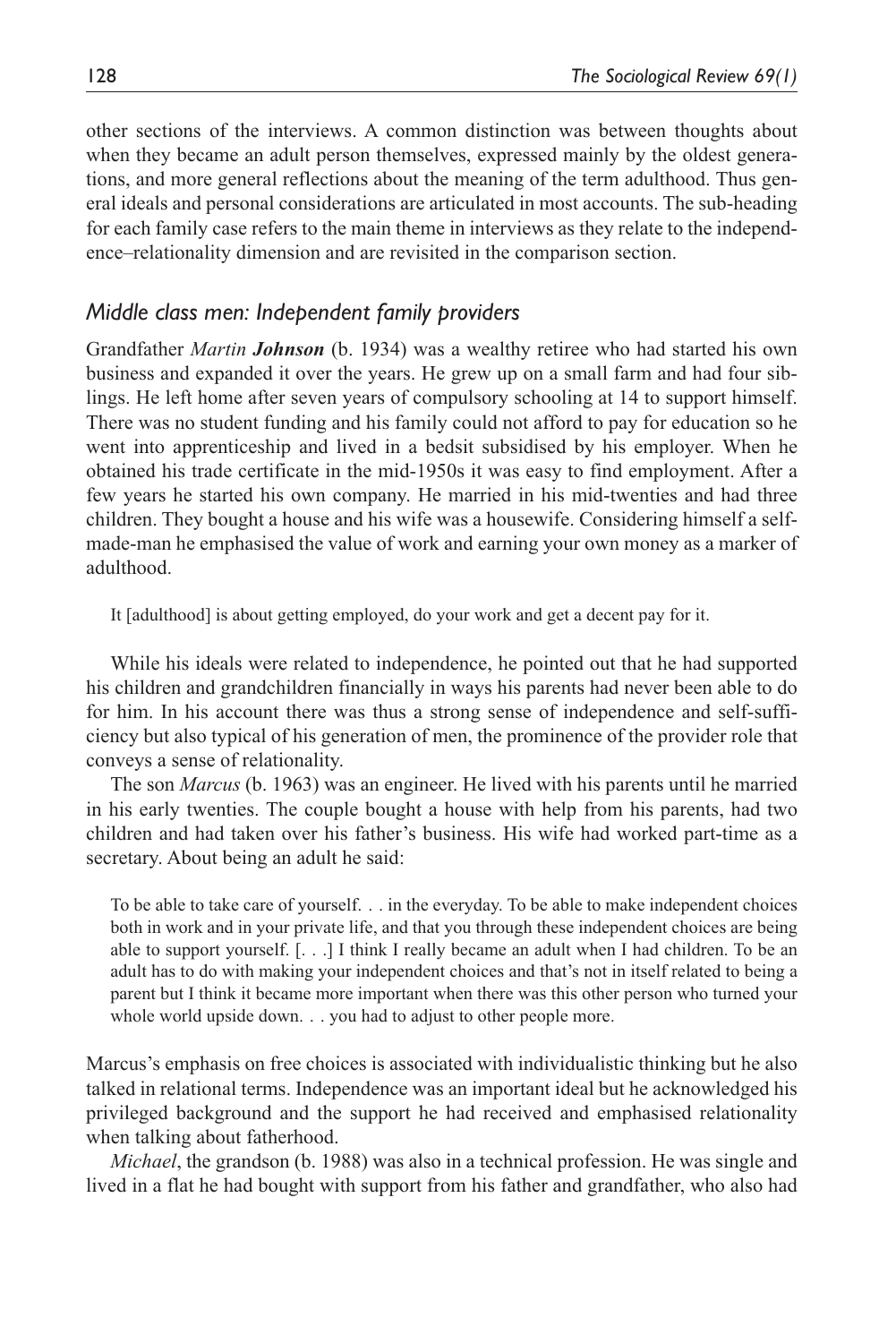helped him buy a second flat that he let. He was a highly paid employee in a large company. On adulthood he said:

It's about being able to take care of yourself. . . yeah, not to need the support of your parents, it's about that feeling that you don't need anybody's help and that you can settle your own affairs. That's how I feel about becoming an adult, and not least, that you have other values than when you were younger. . . you're supposed to work and yeah. . . be less dependent on parents. [. . .] I became a real adult when I started work.

Michael expressed his ideals in terms of individualistic choices and independence. The support his family had provided was taken-for-granted and he emphasised the freedom from need of support as important for being an adult in his current life course phase.

# *Working class men: Relational everyday providers*

Grandfather *Paul Pedersen* (b. 1942) was a retired skilled worker at the time of the interview. He grew up in a suburb with six siblings, a father skilled in a trade and a housewife mother. After compulsory education he had a various jobs before being permanently employed as a mechanic. Married at 20 he became a young father and had three children. The family owned a flat and his wife was a housewife. He did not elaborate on the question of what he thought about adulthood, he merely said:

Becoming an adult has to do with taking responsibility. . . for your life and those around you. . . [I became an adult] at 15 when I left home. I feel I grew up then.

For Paul the ideal is clearly related to relationality. He recurrently expressed the importance of being a good provider and had transmitted this attitude to his son. In his early adulthood when he had no opportunity to get support from his family, he experienced this as a sense of independence that was common for young men in his situation during this period.

Father *Peter* (b. 1962) said the most important thing that was expected of him was to find a job and support himself. He had vocational training and had at the time of the interview a small business in the building trade. He moved out of his parents' house at 20 when he moved in with his first partner. The family owned a house, he had three children, and a wife in part-time employment. Since he became a father early he considered his transition to adulthood in relation to that, but,

I think being an adult is to take responsibility for what you are doing, so to speak; to put food on the table when you have kids and a family. . . that's a great part of becoming an adult. I think that's the most important thing of all. [. . .] I haven't thought about it until you ask now. To be honest I think it is a process. . . you get older, things happen, things change, right?. . . it's life experience. . . that's what it's all about, yeah?

Relationality was centre stage in Peter's ideals. Like his father he was concerned with being a good provider for the family. He had not received much support during his early transition and financial independence in the sense of being able to support himself had been a necessity.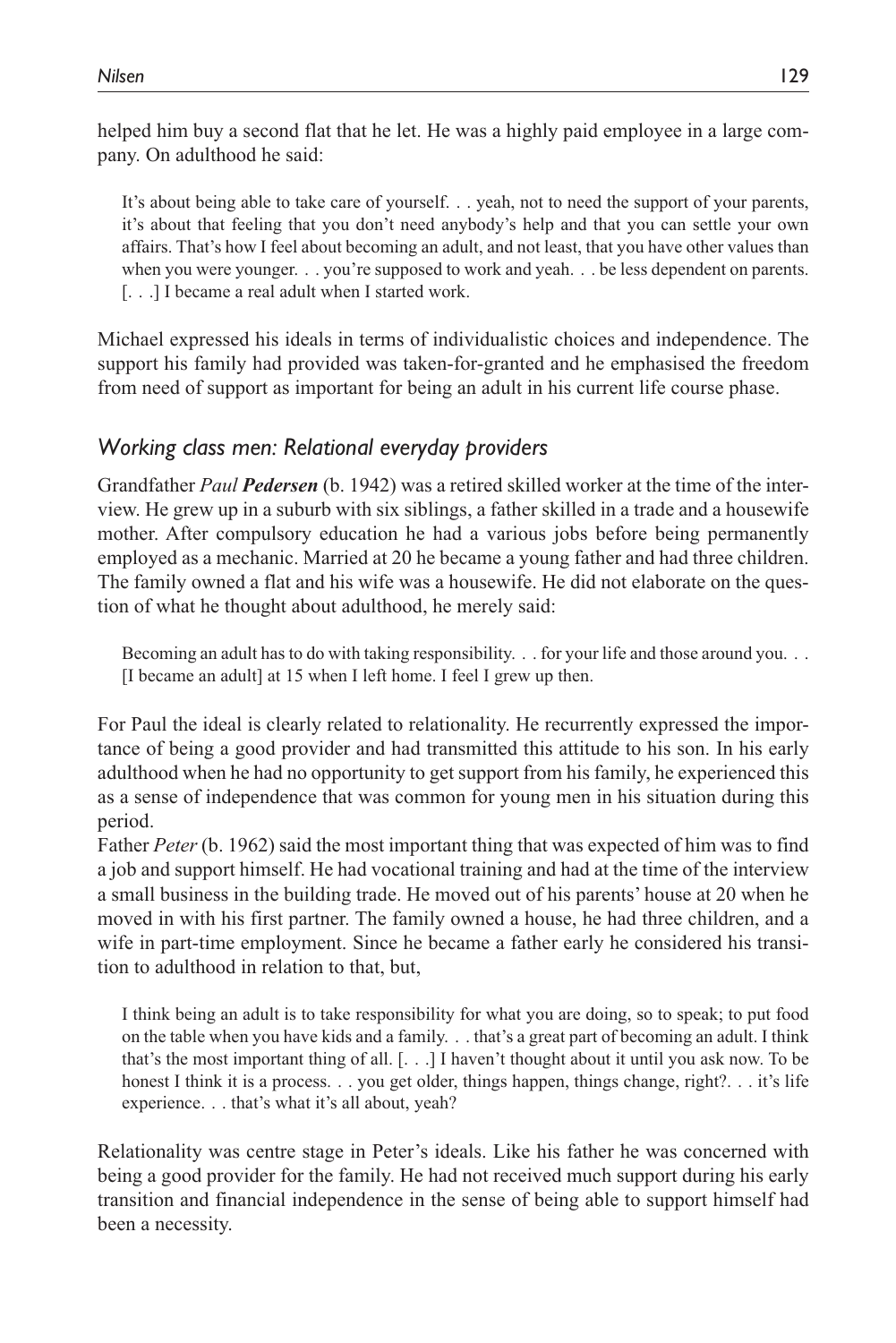*Patrick*, the grandson (b. 1990), had upper secondary vocational education and was a skilled service worker. He lived with his partner who was in full-time employment, in a flat they had bought together. His father had helped with the mortgage and the refurbishment. He had lengthy reflections on being adult:

It's first and foremost about being able to take care of oneself, I think. With what that entails of economic issues and such. And then you get more and more responsibilities right?. . . It starts with you getting a job and. . . and then perhaps a flat and a car and perhaps some kids and then grandchildren and such. . . so I feel being adult is about developing on all fronts really. . . [. . .] You have to pay your bills, clean your house, clean your car, pay insurance and all the boring things. But it's. . . I think it is great fun being an adult.

Although Patrick, like his father and grandfather, mentioned responsibility and thus relationality as important in adulthood, the ideal of individualistic independence was prominent in his thoughts. He mentioned managing the everyday chores of adult life as important but his father's help towards the mortgage went unacknowledged.

## *Middle class women: Relational independence and personal choices*

Grandmother *Bea Bergersen* (b. 1937), a retired teacher, came from a middle class family in an urban area. All the men in the family had higher education in the professions. She had one sister and had had what she described as a 'traditional' transition to adulthood: lived with her parents until marriage at 22, apart from a year in another city. With her husband she bought a house with support from her parents and in-laws and had three children, who were now in professional occupations. Apart from a short period as a housewife while the children were small she had been in employment for most of her adult life and had been engaged in charity and causes. About adulthood:

It has to do with realising that you have the responsibility for doing something. . . When did I become an adult? That was when I went to [City] to be on my own. I had an exciting job. [. . .] Then I grew up. Because it was all my own responsibility. Only my own choices.

She associated her personal transition to adulthood with being independent and able to make her own choices and not have her parents decide. At a general level Bea expressed the importance of relationality in the sense of taking responsibility for others in the family and beyond.

*Beatrice* (b. 1963) the daughter was employed in a healthcare profession; she had three children and a husband also in the professions. Her transition to adulthood followed what she considered standard steps: moved out of her parents' house when she moved in with her husband, and the parents helped towards the mortgage. She had these thoughts about what adulthood means:

It is to be able to support yourself, to take responsibility for yourself and those who depend on you, your children. . . and to be able to establish a life where you manage to make things work and to generate joy and happiness around you, and to make use of resources and abilities in a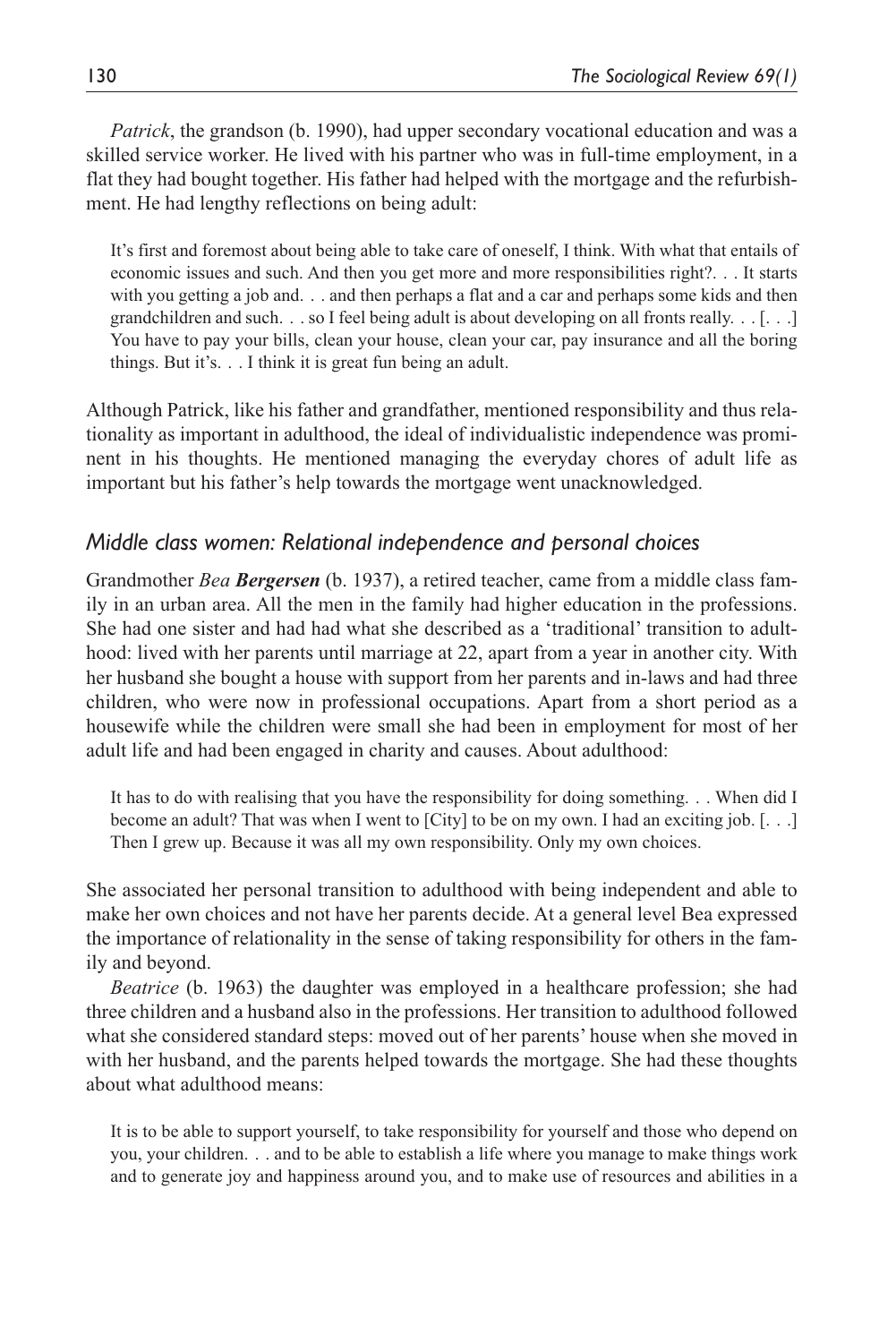way that makes for a good life for everyone. I think it is important to take responsibility beyond the family, to be able to think globally and engage in causes.

For Beatrice ideals were those of relationality and adulthood had to do with responsibility for the family and engagement in the society beyond. On a personal level the family resources were taken-for-granted and ideals of independence came across in the notion of supporting oneself.

*Beate* (b. 1989) the granddaughter was a student. She was co-habiting with a partner in a health profession, and had no children. She owned a flat bought with a mortgage underwritten by her parents and had a study loan and a grant. Her transition to adulthood had, as she said, followed a 'traditional' route. She said about being an adult:

Eh, responsibility, my first thought. It's bit unclear about age and adulthood [. . .] it's about responsibility. When you have to sort things yourself, pay bills and. . . [. . .] I don't feel like an adult. I have a lot of responsibilities I think but er. . . maybe it's about having responsibility towards others, I don't know really. Now I have only myself to think of. Mmm and when you have children, perhaps you grow up very quickly, yeah.

Relationality in the form of responsibility was an important ideal for Beate. She distinguished between different types of responsibility where the one involving caring commitments rated highest. Family resources were taken-for-granted and independence at a personal level was related to practical everyday tasks such as paying bills.

### *Working class women: Relationality and independence by necessity*

Grandmother *Astrid Magnussen* (b. 1939) grew up in a rural area with a fisherman father who supported the family of seven children. She was the widow of her fisherman husband whom she had married early. They had the first of five children when she was 20. After compulsory school, at 14 she was a live-in-maid with a family. She had contributed to her family's household with the money she earned. She did not elaborate on the topic of adulthood but said she had been excited about moving out of the parental home since she would get to move away from the village and see more people:

You were more yourself then [having moved from parents] I think, even if you were working for someone [. . .] you didn't have your parents to control you, there was somebody else there. . . but that was a bit different.

Astrid's emphasis on getting away from parental control was what she considered most important in her personal perceptions of adulthood; it was then she had achieved a sense of independence. Relationality and the importance of relationships and responsibility did however permeate her account.

*Amanda* (b. 1961), the daughter, was a service worker who had two children and was divorced from a skilled worker husband. She had vocational training in a service trade and had a full-time job after the children started school. She had not received any support from her parents after the age of 16 because they could not afford it. This had made her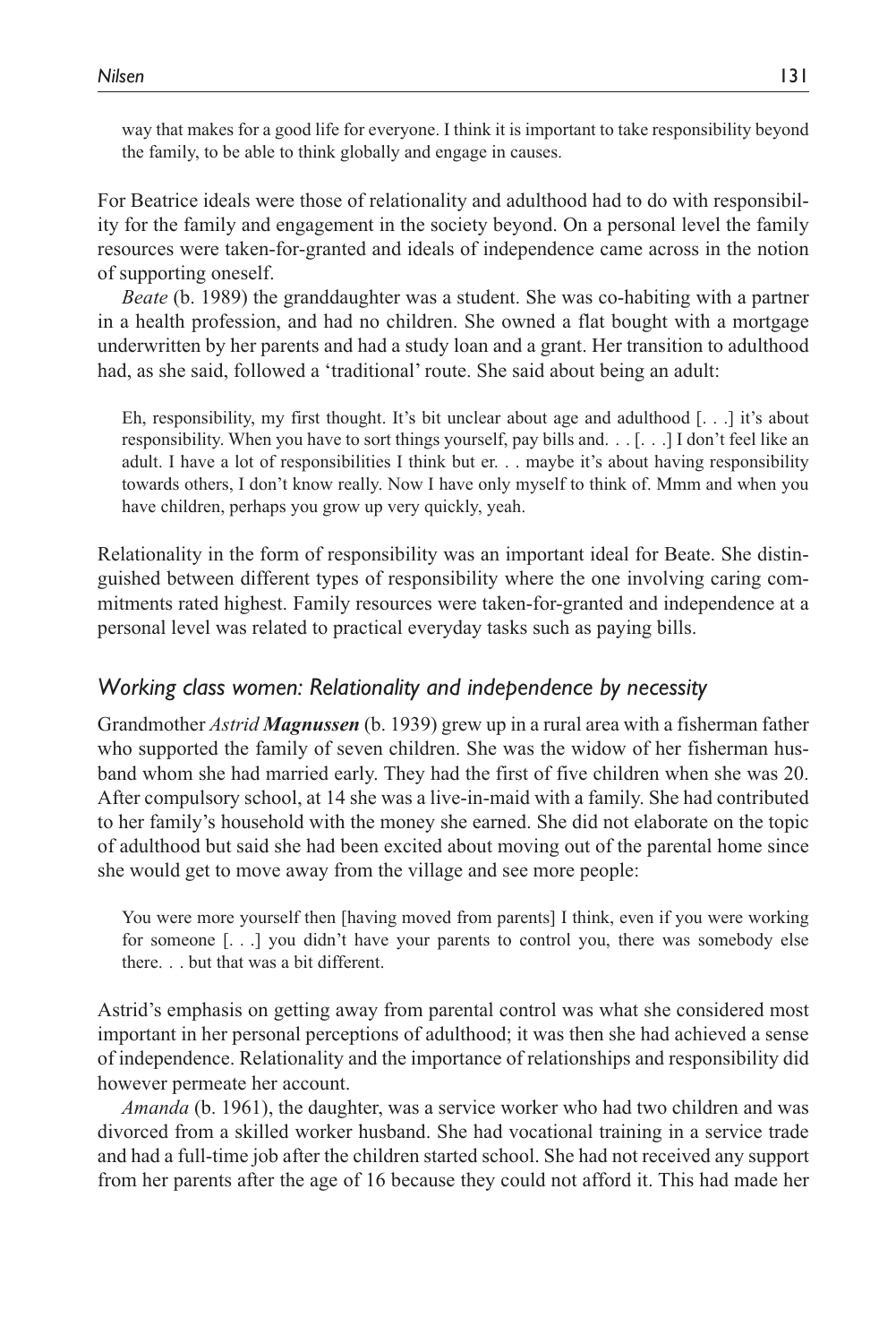independent and she liked the feeling of freedom. On questions about adulthood she replied:

Take responsibility for oneself. Er, if you have children, take responsibility for them. . . support them when they need you to. Oh, yeah, and do your best to make them able to take care of themselves, so no one has anything to say against them. And you should not cause trouble for other people.

Amanda's ideal was relationality. Independence was based in personal considerations founded on necessity. Hers was not a life where parental support had been an option. Relationality came across in her taking responsibility to instil the value of independence in her children in order to make them able to get by in life and to be considerate to other people.

The granddaughter *Alice* (b. 1988) was a skilled care worker and lived with her boyfriend in the city. She had been very ill as a child and had spent much time in hospital. Her thoughts about adulthood:

To take responsibility for your actions. Really. To be able to plan and reflect on what you are doing. . . and to support yourself. . . and to learn from your mistakes. That's what's growing up is about.  $\lceil \ldots \rceil$  I have taken responsibility for myself since I was 14–15, of course my parents have supported me. . . but I wanted to do things my way.

Alice had recovered from her health problems and her experiences had made a sense of independence important for her. She did not have the opportunity to receive much financial support from her parents. Relationality was expressed on the personal level in her care work and responsibility for those around her.

# **Comparing notions of adulthood across generations, gender and social class**

Notions of adulthood are processual and may change over the life course depending on personal and period-specific circumstances. Although there are similarities across cases, there are also differences and nuances. Both grandfathers had had to earn a living to support themselves from an early age; it thus became a decisive event in the life course. Ideals of financial independence were important because as men of this generation their destiny was to become family breadwinners and support a wife and children. The class differences between them came across in their personal considerations about the type of support they could offer their families. Paul articulated the provider theme explicitly as an everyday, bread-and-butter issue, whilst Martin talked about the financial assistance he had provided for his children and grandchildren. Their ideals of adulthood reflect gender ideals of the historical period they grew up in.

Both grandmothers mentioned getting away from their family as important for becoming an adult person. In the mid-1950s conditions for women were stricter than for men. The marriage market was considered more important for women than the labour market; they were to become full-time mothers and housewives (Bernard, 1982). For women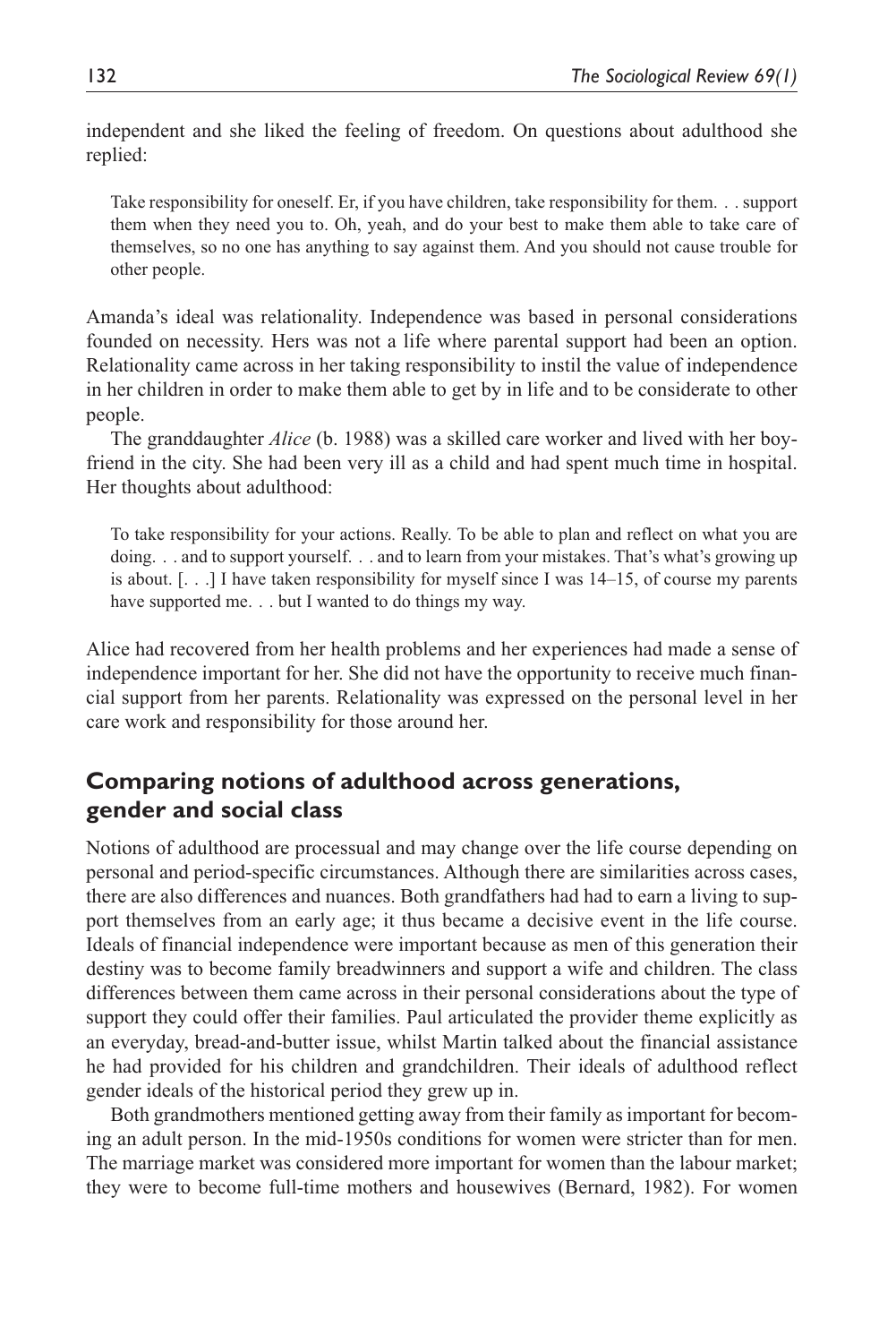these expectations were confining, albeit in different ways depending on localisation both socially and geographically. Their reflections on getting away from the family for a while before marriage express ideals of independence through a wish for autonomy and freedom from coercion and control (Friedman, 2003) that both had appreciated. They both expressed relational ideals of adulthood in the present: Astrid for her family, and Bea with reference to charity and causes beyond the family.

In the mid-1980s when the parent generation were in their early twenties there was easy access to education and work, there were study loans and grants available and the welfare state was gradually expanding to include parental leave and other benefits. Gender equality was a specific aim in the Norwegian welfare state (Nilsen et al., 2012). Both Peter and Marcus had become fathers early in life. While Peter had had to support himself from a young age and thus had become independent by necessity, Marcus had the security of a privileged family background and ideals of independence were perceived in terms of freedom to choose. Although they both emphasised relationality, this aspect of life was an overarching concern in Peter's ideals of providing for a family, while such notions for Marcus were associated with fatherhood in general. These differences were not only related to social class but also to changes in gender equality in society and the increase in women's education and employment. The ideology of the male provider waned as women became more financially independent. Beatrice had a professional career and was engaged in charity work. Relationality was an articulated general ideal in her notions of adulthood. Independence was a more implicit aspect. The generous resources she had had available all her life were taken-for-granted. Relationality was also a general ideal for Amanda. Emphasis on independence was based in personal experiences over the life course and founded in necessity as much as in ideals. She had had to support herself from an early age and took pride in transmitting this value to her children.

None of the grandchildren had children themselves. They were in many ways in the middle of orientating themselves in adult life. The grandsons both thought of themselves as adults and related this to freedom of choice and independence as a general ideal. Michael and granddaughter Beate, whose ideals of adulthood were permeated by relationality, came from privileged backgrounds. Both they and Patrick had received financial help from their families for buying a home but it did not affect their sense of independence. All three mentioned aspects of everyday life as important for being an independent adult, Michael with reference to his work and Patrick and Beate in thoughts about chores and paying bills. Alice had not been in a situation where financial support was easily available. Relationality was implicit in her interview, she was a care worker, and the care she had received while ill for a long time in her childhood served to make responsibility for others a concern whilst also insisting on the importance of making her own independent decisions.

The life course perspective of Shanahan et al. (2008) maintains that perceived adulthood is dependent on how many transitions had been experienced and thus invites a processual lens. This bears out to some extent in the interviewees' reflections. Whereas the parents and grandparents, albeit with gender differences, had more references to relationality in the form of responsibilities, the youngest generation, of whom none had children, emphasised independence and choices as ideals of adulthood. Patrick explicitly referred to a process, while Beate did not feel like an adult yet.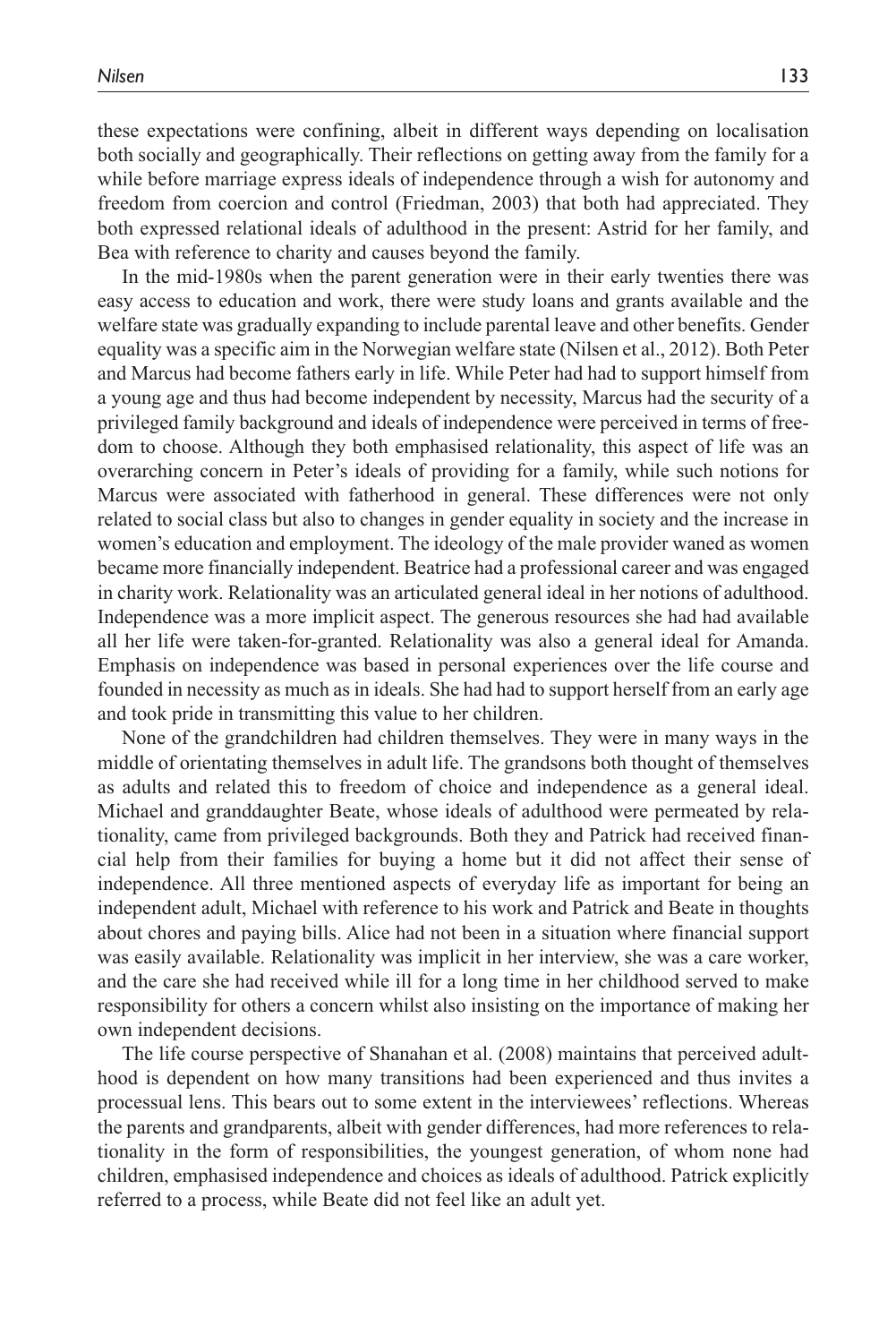# **Paradoxes of silent discourses and the invisibility of privilege in notions of adulthood**

Relationality and independence used as sensitising concepts invite multilayered contexts to inform the analyses. They thus demonstrate how notions of adulthood expressed in interviews change across generations and over the life course as both general ideals and personal experiences change with historical circumstances in Norwegian society. As pointed out in an earlier study (Brannen & Nilsen, 2005) that which is taken-for-granted in interviews takes on the quality of 'silent discourses' and can only be uncovered in comparisons: across gender, social class or in cross-national studies. When looking across generations and gender from this approach with historical period in mind, some of the seemingly paradoxical aspects in accounts provide deeper insight and add nuances to deceptive similarities.

Relationality in the sense of having various types of responsibilities was associated with adulthood in all interviews, thus referring to general ideals in society. Nuances appeared in the personal considerations between men and women that can be associated with the difference between 'caring' and 'providing'. The traditional father role is related to providing whilst younger fathers are more involved in the everyday care of their children (Brannen & Nilsen, 2006), hence different aspects of relationality emerge across generations of men. Motherhood and caring were important for the two older generations of women and Beate in the youngest generation thought 'you grow up quickly' when you have children.

Personal independence and autonomy were important points of reference for the grandmothers' personal considerations of adulthood; this in spite of their unquestionable emphasis on relationality. Only when comparing to the younger generations of women does a wider picture emerge: younger women do not mention this because their lives have been transformed by the historical changes in Norwegian society. Gendered norms that felt confining for the grandmothers have all but disappeared in contemporary society. Autonomy and freedom in important aspects of life have become taken-for-granted for the younger generations of women and have hence become part of a silent discourse in their interviews.

Another apparent paradox is in the accounts of the younger generation of the middle class families. In spite of having received generous transfers of financial and other forms of support from parents and grandparents, they still insisted on ideals and personal considerations of adulthood as being self-sufficient and independent of parental resources. Two sides of the context may help to explain this. Bertaux and Thompson (1997) pointed out that when personal resources and structural forces support one another, the tendency is for the structural forces to take on an 'invisible' quality. The 'structural forces' in this instance in part refer to the privileged background that has become taken-for-granted and thus is part of the silent discourse in the interviews. Another part of the structural forces that underpins this are overall values and ideals in society; in Norway as in most Northern European countries ideas of independence are regarded as positive while dependence is considered negative and even shameful. Thus, the ideological backcloth of this historical period encourages ideals of independence and self-sufficiency (Sennett, 2003). The analyses indicate that from this viewpoint, intergenerational transfers become part of the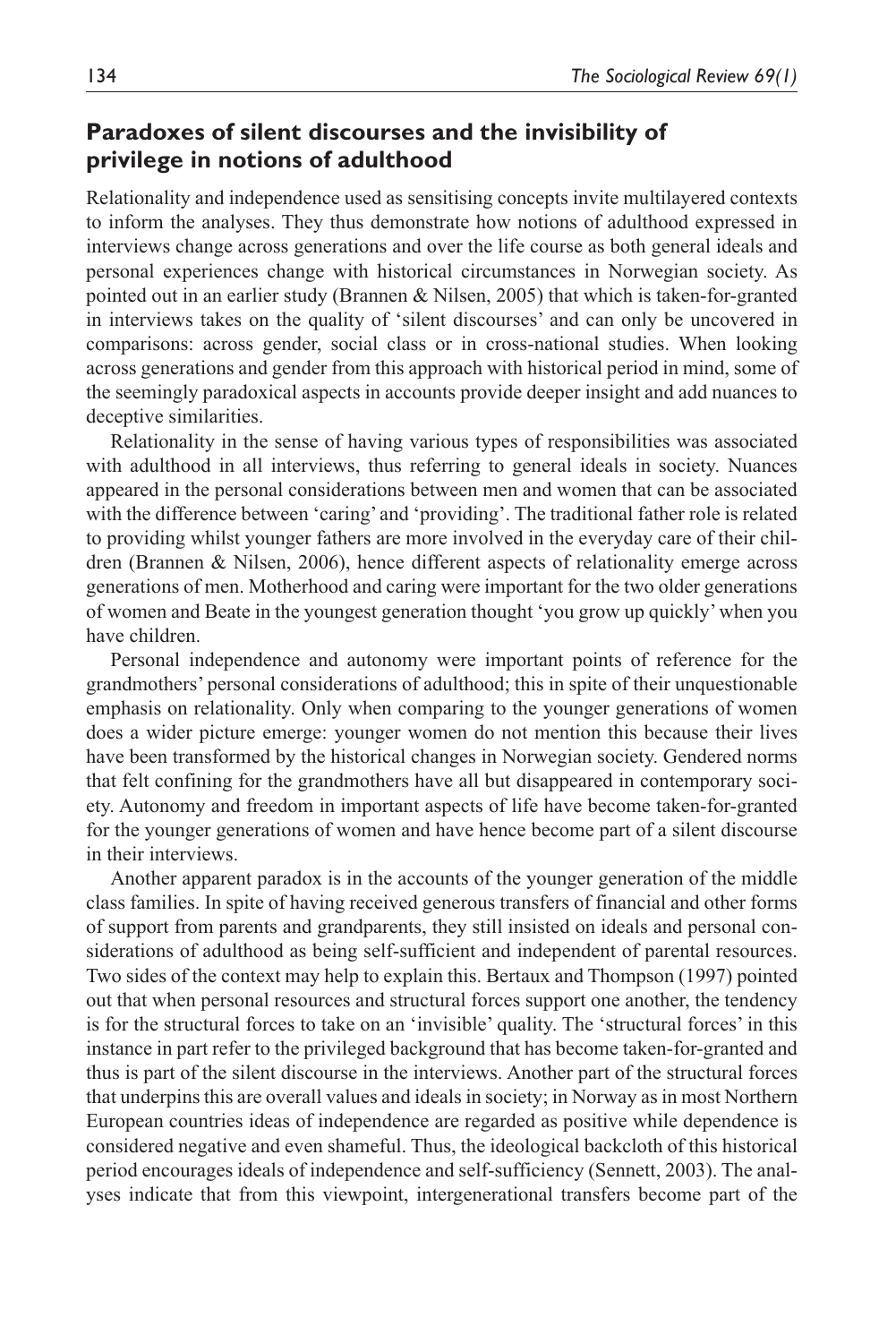'personal resources' that are supported by a structural-ideological climate of independent self-sufficiency, thus intergenerational support can serve to maintain ideals of independence in notions of adulthood. Being in need of support in the sense of being poor, however, is a source of shame (Shildrick & MacDonald, 2013). Ideas of independence 'by necessity' in notions of adulthood in the working class become a matter of pride in circumstances where intergenerational support is not an option and independence from welfare state benefits for many is related to personal dignity.

Ideas and ideals of adulthood are important in sociological debate and beyond. A main theme in sociology is the individual-structure dynamic (Mills, 1959/1980). The 'individual' in question is an adult person. This article has argued that discussions about notions of adulthood are important for many reasons but not least because characteristics associated with adulthood say something about collective values and standards held in regard in society. Independence and relationality as sensitising concepts have been helpful for demonstrating nuances in perceptions of this notion in personal considerations and general ideals when examining the cases. These analyses have indicated that variations across class, gender and generations are related to wider social change over historical time and have demonstrated the validity of examining the implicitness of the concept of adulthood that can render its underlying qualities explicit and open for examination. Much of what is taken-for-granted in sociological debate can thereby become part of the wider discussion in the discipline as well as in public debate.

#### **Acknowledgements**

The author would like to acknowledge the participation in the research project of Associate Professor Kristoffer Chelsom Vogt who as postdoc on the study conducted many of the interviews. Many thanks to the anonymous reviewers and the editor for helpful comments.

#### **Funding**

The project Intergenerational Transmission in the Transition to Adulthood on which this article is based is funded by the Norwegian Research Council.

#### **Notes**

- 1. The first entry of the term 'adulthood' in the Oxford English Dictionary was in 1850 (OED Third Edition online). The same source says that the term 'adultness', which was first cited in use in 1754, referred to 'complete or adult development'.
- 2. They thus suggested the term citizenship was better able to capture the processes involved in discussions about adulthood in society. This important strand of thought cannot be integrated into the current discussion without shifting the focus of the article.
- 3. Related concepts are agency and autonomy. Both are at the outset gender neutral (Barnes, 2000) but they are associated more with men's lives than with women's, and with white, upper class, Western men in particular over other men and women (Evans, 2013). Madhok (2013) maintained that the notions of agency and autonomy have taken on ideals of the neoliberal autonomous, self-sufficient (male) citizen, thus feminist writers have launched the term 'relational autonomy' (Mackenzie & Stoljar, 2000). In early feminist writings the concept of 'rationality of caring' (Waerness, 1984) drew on the same body of thought.
- 4. Smart (2007) used relationality to focus on personal life and her definition of the concept is with reference to kin and close relationships. May (2011) discussed it both in connection to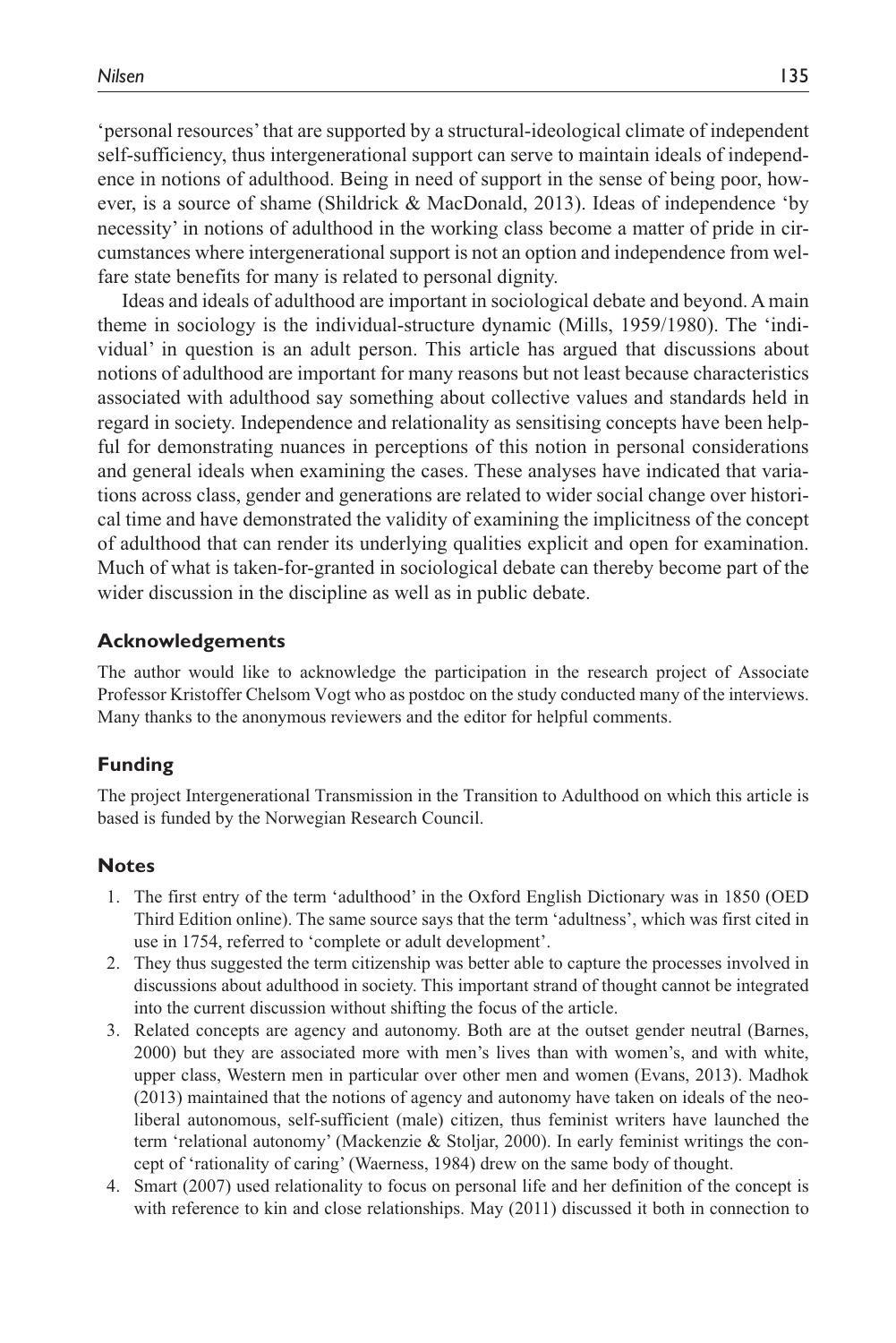personal relationships and with reference to society in general while Roseneil and Ketoviki (2016) traced the roots of the concept in the writings of Mead, Elias, and psychoanalysis.

- 5. As Lewis and Smith (1980) observed, in pragmatist thought it was essentially Mead and Peirce for whom 'the social' had primacy over 'the individual' as a basis for social interaction and for society (p. 142). The processual thinking evident in the writings of Mills (1959/1980) and more recently in the works of Abbott (2016) is by both acknowledged as a legacy from Mead's work.
- 6. These interviews are not drawn upon here because cross-national comparisons would exceed the word limitation.
- 7. Class is 'a multifaceted concept with a variety of different meanings' (Crompton, 2006, p. 658), and in this instance it refers to education and occupation (Devine, 2004).
- 8. Social mobility is not a specific topic in this article but it is worth noting, as Thompson (2007) observed, that 'individual mobility is often generated by family dynamics over two or three generations' (p. 18).
- 9. An important structural change in post-war Norway was the increasing urbanisation. In 1946 half the population lived in urban areas compared to 81% in 2017 (SSB, 2017a). For the three generations the opportunity structures for young people were more diverse in urban areas than they were in the countryside, especially so for women and girls.
- 10. A state study loan scheme established in 1949 has gradually been expanded and is not meanstested toward parental income for the over-18s. It includes both loans and grants. Education at all levels is free.
- 11. For reasons of anonymity the interviewees' occupations are not specified beyond the level and field of employment.

### **References**

Abbott, A. (2016). *Processual sociology*. University of Chicago Press.

- Arnett, J. J. (2000). Emerging adulthood: A theory of development from the late teens through the twenties. *American Psychologist*, *55*(5), 469–480.
- Barnes, B. (2000). *Understanding agency: Social theory and responsible action*. Sage.
- Benson, J. E., & Furstenberg, F. F., Jr. (2007). Entry into adulthood: Are adult role transitions meaningful markers of adult identity? *Advances in Life Course Research*, *11*, 199–224.
- Bernard, J. (1982). *The future of marriage*. Yale University Press.
- Bertaux, D., & Thompson, P. (1997). *Pathways to social class: A qualitative approach to social mobility*. Clarendon Press.
- Blatterer, H. (2007). Adulthood: The contemporary redefinition of a social category. *Sociological Research Online*, *12*(4).
- Blumer, H. (1954). What is wrong with social theory? *American Sociological Review*, *19*(1), 3–10.
- Brannen, J., & Nilsen, A. (2005). Individualisation, choice and structure: A discussion of current trends in sociological analysis. *The Sociological Review*, *53*(3), 412–428.
- Brannen, J., & Nilsen, A. (2006). From fatherhood to fathering: Transmission and change among British fathers in four-generation families. *Sociology*, *40*(2), 335–352.
- Brannen, J., & Nilsen, A. (2011). Comparative biographies in case-based cross-national research: Methodological considerations. *Sociology*, *45*(4), 603–618.
- Bristow, J. (2020). Post-Brexit boomer blaming: The contradictions of generational grievance. *The Sociological Review*. Advance online publication.<https://doi.org/10.1177/0038026119899882>
- Buchman, M., & Kriesi, I. (2011). Transitions to adulthood in Europe. *Annual Review of Sociology*, *37*, 481–503.
- Bynner, J. (2005). Re-thinking the youth phase of the life-course: The case for emerging adulthood? *Journal of Youth Studies*, *8*(4), 367–384.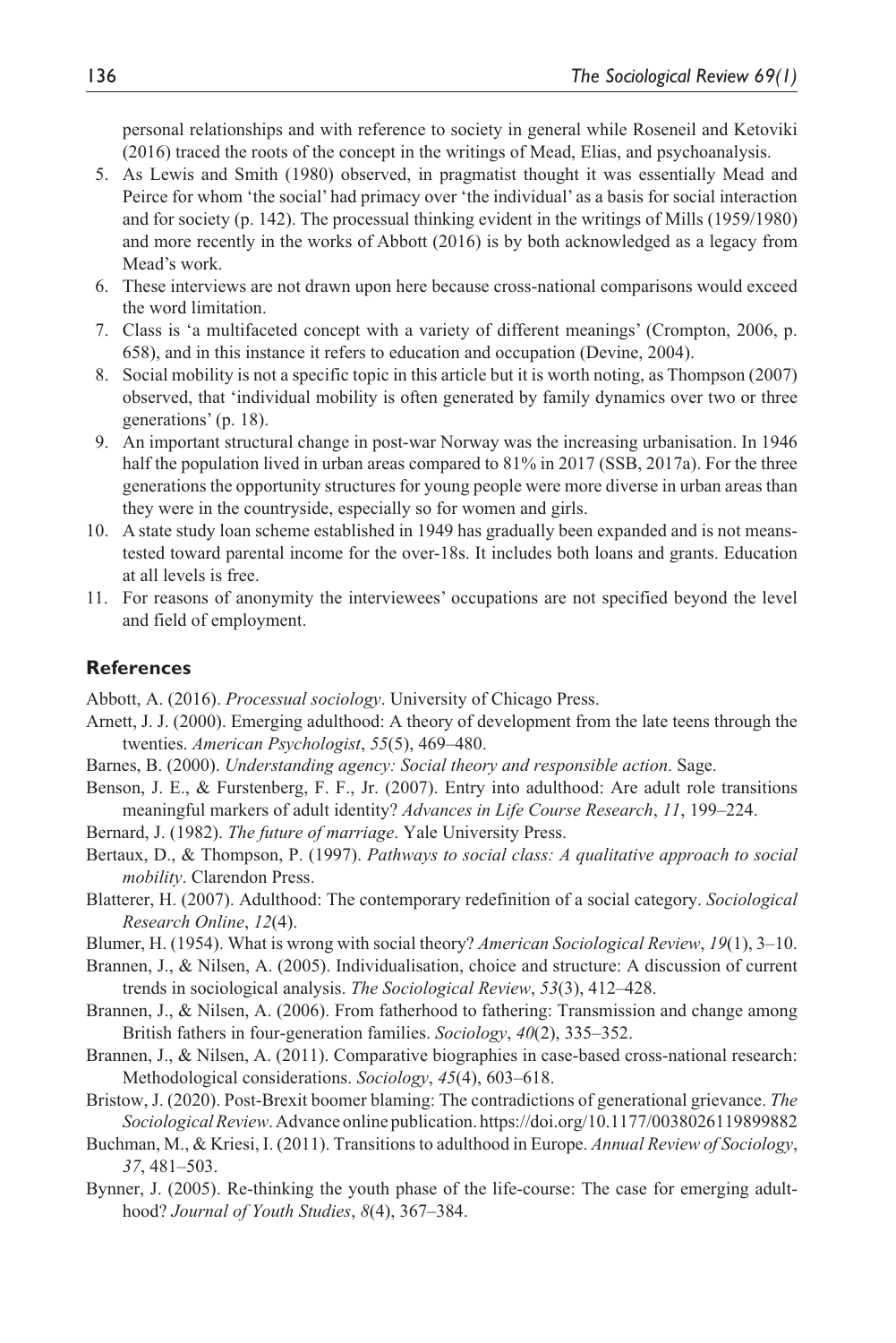- Côté, J., & Bynner, J. M. (2008). Changes in the transition to adulthood in the UK and Canada: The role of structure and agency in emerging adulthood. *Journal of Youth Studies*, *11*(3), 251–268.
- Crompton, R. (1989). Class theory and gender. *British Journal of Sociology*, *40*(4), 565–587.
- Crompton, R. (2006). Class and family. *The Sociological Review*, *54*(4), 658–677.
- Cross, G. S. (2010). *Men to boys: The making of modern immaturity*. Columbia University Press.
- Danesi, M. (2003). *Forever young: The teen-aging of modern culture*. University of Toronto Press.
- Devine, F. (2004). *Class practices: How parents help their children get good jobs*. Cambridge University Press.
- Elder, G. (1985). Perspectives on the life course. In G. Elder (Ed.), *Life-course dynamics: Trajectories and transitions 1968–1980* (pp. 23–50). Cornell University Press.
- E. Erikson (Ed.). (1978). *Adulthood*. Norton & Co.
- Evans, M. (2013). The meaning of agency. In S. Madhok, A. Phillips, & K. Wilson (Eds.), *Gender, agency and coercion* (pp. 47–64). Palgrave Macmillan.
- Friedman, M. (2003). *Autonomy, gender, politics*. Oxford University Press.
- Gobo, G. (2008). Re-conceptualising generalisation: Old ideas in a new frame. In P. Aluusatari, J. Brannen, & L. Bickman (Eds.), *The Sage handbook of social research methods* (pp. 193–213). Sage.
- Gomm, R., Hammersley, M., & Foster, P. (Eds.). (2000a). *Case study method: Key issues, key texts*. Sage.
- Gomm, R., Hammersley, M., & Foster, P. (2000b). Case study and generalization. In R. Gomm, M. Hammersley, & P. Foster (Eds.), *Case study method: Key issues, key texts* (pp. 98–115). Sage.
- Hantrais, L. (1999). Contextualisation in cross-national comparative research. *International Journal of Social Research Methodology*, *2*(2), 93–108.
- Hareven, T. (1976). The last stage: Historical adulthood and old age. *Daedalus*, *105*(4), 13–27.
- Holdsworth, C., & Morgan, D. (2005). *Transitions in context: Leaving home, independence and adulthood*. Open University Press.
- Irwin, S. (1995). *Rights of passage: Social change and the transition from youth to adulthood*. UCL Press.
- Jones, G. (2009). From paradigm to paradox: Parental support and transitions to independence. In I. Schoon & R. K. Silbereisen (Eds.), *Transitions from school to work: Globalisation, individualisation, and patterns of diversity* (pp. 145–164). Cambridge University Press.
- Jones, G., & Wallace, C. (1992). *Youth, family and citizenship*. Open University Press.
- Kocerovà, M. (2017). Post-adolescent society as a challenge for education. *Pedagogickà Orientace*, *27*(4), 520–539.
- Lewis, D. J., & Smith, R. L. (1980). *American sociology and pragmatism: Mead, Chicago sociology and symbolic interaction*. University of Chicago Press.
- Mackenzie, C., & Stoljar, N. (Eds.). (2000). *Relational autonomy: Feminist perspectives on autonomy, agency and the social self*. Oxford University Press.
- Macmillan, R. (2006). 'Constructing adulthood': Agency and subjectivity in the transition to adulthood. *Constructing Adulthood: Agency and Subjectivity in Adolescence and Adulthood. Advances in Life Course Research*, *11*, 3–29.
- Madhok, S. (2013). Action, agency, coercion: Reformatting agency for oppressive contexts. In S. Madhok, A. Phillips, & K. Wilson (Eds.), *Gender, agency and coercion* (pp. 102–121). Palgrave Macmillan.
- May, V (Ed.). (2011). *Sociology of personal life*. Palgrave Macmillan.
- Mead, G. H. (1956). *George Herbert Mead on social psychology*. University of Chicago Press.
- Mills, C. W. (1980). *The sociological imagination*. Penguin (Original work published 1959).